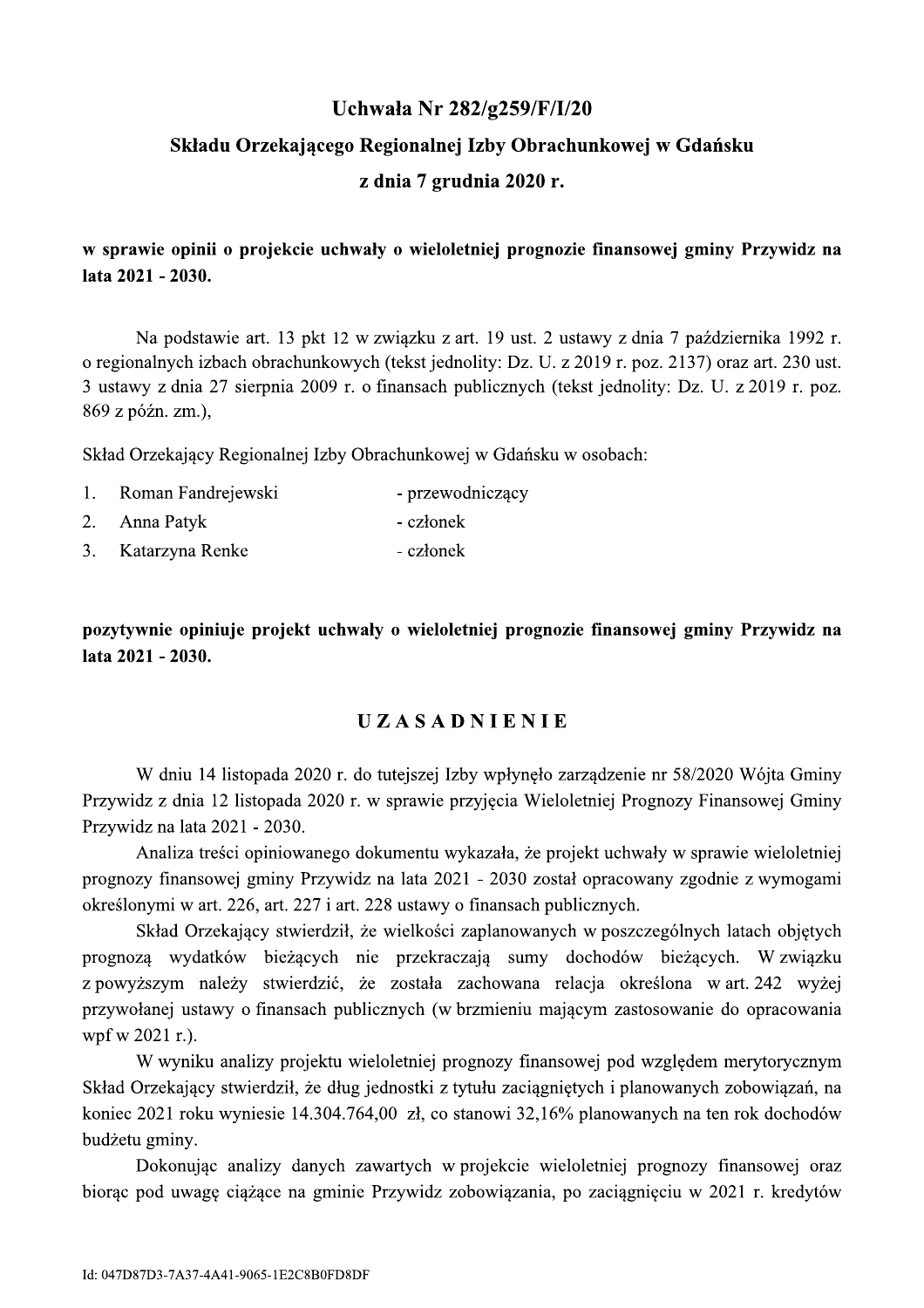i pożyczek w łącznej kwocie 5.100.000,00 zł, Skład Orzekający stwierdził, że w 2021 roku wskaźnik spłat zobowiazań z powyższych tytułów został zaplanowany w wysokości 11,72%, przy dopuszczalnym limicie spłat zobowiązań na ten rok wynoszącym 16,86%. W latach 2022 - 2030 również kwota spłat nie przekracza dopuszczalnych górnych wysokości.

Wobec powyższego Skład Orzekający stwierdza, że nie zostanie przekroczony wskaźnik określony w art. 243 ustawy o finansach publicznych.

Skład Orzekający analizując objaśnienia przyjętych wielkości dochodów i wydatków uznaje je za realnie uzasadnione. Poziom dochodów i wydatków budżetu objętych wieloletnią prognozą finansową w kolejnych latach kształtuje się na poziomie zbliżonym do ich poziomu w roku poprzedzającym dany rok budżetowy. Wielkości zaplanowanych rozchodów w poszczególnych latach wynikają z harmonogramu spłat dotychczas zaciągniętych zobowiązań oraz możliwości finansowych jednostki w latach 2021-2030. Wobec powyższego Skład Orzekający stwierdza, że proponowana prognoza jest możliwa do realizacii.

Biorac powyższe pod uwagę Skład Orzekający postanowił jak w sentencji.

Od niniejszej uchwały służy odwołanie do Kolegium Regionalnej Izby Obrachunkowej w Gdańsku w terminie 14 dni od dnia jej doręczenia.

#### Roman Fandrejewski

Przewodniczący Składu Orzekającego